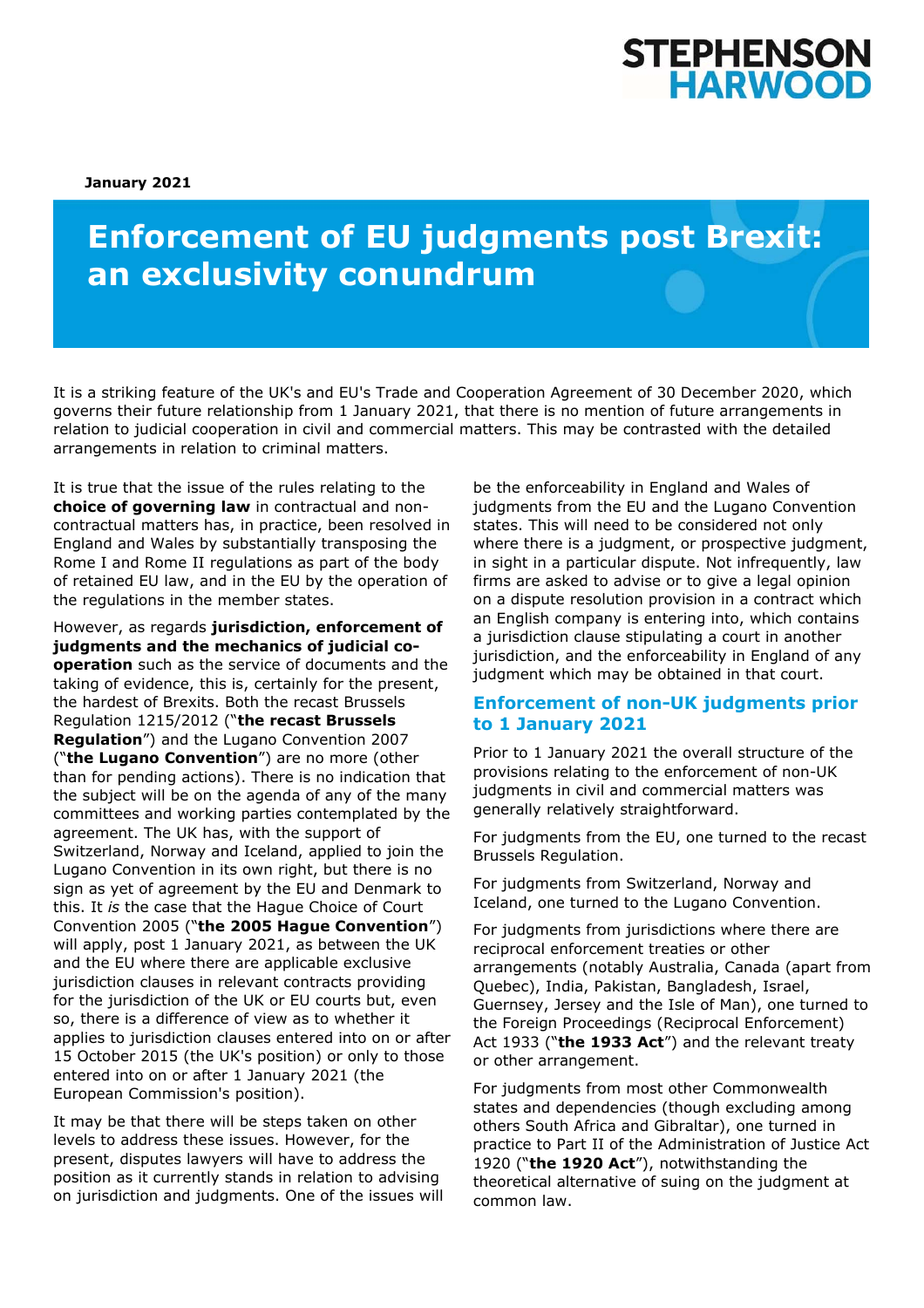For judgments from Singapore, Mexico and Montenegro, one turned to the 2005 Hague Convention where the contract was of a type falling within the Convention and contained an exclusive jurisdiction clause.

For judgments from any other country not covered by these statutory regimes, one turned to the common law principles for the recognition and enforcement of foreign judgments, as set out in *Dicey.1*

Each of the statutory regimes provided procedures for registration of the foreign judgment using a summary (and significantly cheaper)<sup>2</sup> procedure which did not require commencing a new action in the English courts for the enforcement of the foreign judgment. It is true that there would be instances where judgments from those jurisdictions would not fall within the terms of the statutory regimes but, apart from the special cases of certain consumer, employment and insurance contracts, and the separate subject of the enforcement of arbitration awards, these generally related to niche areas.

### **Enforcement of EU and former Lugano state judgments from 1 January 2021**

For judgments in proceedings commenced in the EU and the former Lugano states on and after 1 January 2021, registration pursuant to the Brussels and Lugano regimes will no longer apply (unless and until some different regime is put in place). The 2005 Hague Convention will apply in some cases: where the incoming judgment is in proceedings in an EU state pursuant to an exclusive jurisdiction clause in a relevant contract entered into on or after 15 October 2015. However, in other cases it will not simply be a matter of reverting to enforcement at common law. There are two particular issues.

The first is the combined effect of section 6 of the 1933 Act and section 34 of the Civil Jurisdiction and Judgments Act 1982 ("**the 1982 Act***"*).

Section 6 of the 1933 Act provides that:

*"No proceedings for the recovery of a sum payable under a foreign judgment, being a judgment to which this Part of this Act applies, other than proceedings by way of registration of the judgment [emphasis added], shall be entertained by any court in the United Kingdom*.".

Section 34 of the 1982 Act provides that:

*"No proceedings may be brought by a person in England and Wales or Northern Ireland on a cause of action in respect of which a judgment has been given in his favour in proceedings between the same parties, or their privies, in a court in another part of the United Kingdom or in a court of an overseas country, unless that judgment is not enforceable or entitled to recognition in England and Wales or, as the case may be, in Northern Ireland."* 

These provisions have attracted relatively little attention in the cases. However their effect is stated in *Dicey* as follows:

*"The various schemes which provide for the enforcement of qualifying judgments to be undertaken by registration also have the effect that the alternative of proceeding by action at common law is not available".3*

So, as matters now stand, if the enforcement of a foreign judgment might fall within the 1933 Act or the 2005 Hague Convention then a claimant **must** adopt the appropriate statutory registration procedure and cannot sue on the judgment at common law.

The second issue is the question of what jurisdiction clauses are covered by the 2005 Hague Convention regime and, in particular, whether so-called asymmetric clauses (which provide for the exclusive jurisdiction of one court but give one party in effect the option of suing in **any** court which might have jurisdiction) are indeed "exclusive jurisdiction clauses" for the purposes of the Convention. Two first instance decisions stated *obiter* that they were, but in a very recent decision of the Court of Appeal in *Etihad Airways v Flöther*4 Henderson LJ said, again *obiter*, that although he was not deciding the point he accepted that it was "probable" that they were not, citing in particular the report by Professors Hartley and Dogauchi on the interpretation of the Convention.

These matters therefore give rise to real uncertainty in the post Brussels and Lugano era. Thus, is an asymmetric clause outside or within the 2005 Hague Convention? If it is outside the Convention then enforcement in England of a judgment from the EU based on such a clause must be by action on the judgment at common law or possibly, in some cases,

<sup>&</sup>lt;sup>1</sup> Dicey, Morris & Collins; The Conflict of Laws.

<sup>&</sup>lt;sup>2</sup> The standard issue fee on a registration application is  $£66$ whereas that for a claim form is 5% of the amount claimed, with a cap of £10,000.

<sup>3</sup> Paragraph 45-051 of the 15th Edition. It should be qualified by noting that the 1920 Act permits, as an alternative to registration, the option of an action at common law but generally there are adverse costs consequences of doing so.

<sup>4</sup> https://www.bailii.org/ew/cases/EWCA/Civ/2020/1707.html